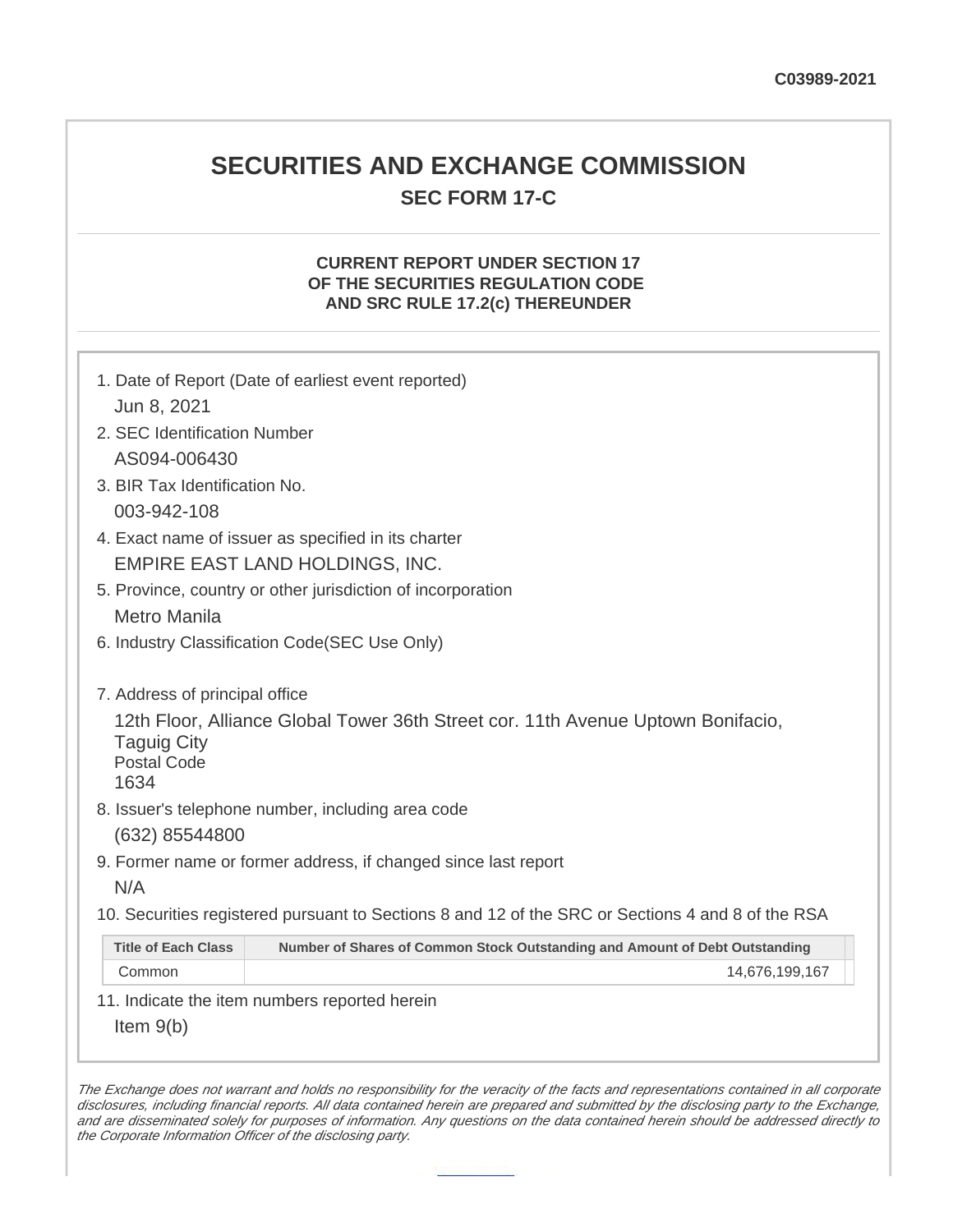

# **Empire East Land Holdings, Inc. ELI**

## **PSE Disclosure Form 4-24 - Results of Annual or Special Stockholders' Meeting References: SRC Rule 17 (SEC Form 17-C) and Section 4.4 of the Revised Disclosure Rules**

**Subject of the Disclosure**

Results of Annual Stockholders' Meeting

**Background/Description of the Disclosure**

Empire East Land Holdings, Inc. held its annual meeting of stockholders today, 08 June 2021 conducted through remote communication. All of the members of the Board of Directors were present at the meeting.

#### **List of elected directors for the ensuing year with their corresponding shareholdings in the Issuer**

| Name of Person            | <b>Shareholdings in the Listed Company</b> |                 |                                     |
|---------------------------|--------------------------------------------|-----------------|-------------------------------------|
|                           | <b>Direct</b>                              | <b>Indirect</b> | <b>Nature of Indirect Ownership</b> |
| Andrew L. Tan             | 24, 277, 777                               | $0 -$           |                                     |
| Anthony Charlemagne C. Yu |                                            | $0 -$           |                                     |
| Enrique Santos L. Sy      | 11,892                                     | 0               |                                     |
| Evelyn G. Cacho           | 35,240                                     | 0               |                                     |
| Kevin Andrew L. Tan       |                                            | $\overline{0}$  |                                     |
| Cresencio P. Aquino       |                                            | $\overline{0}$  |                                     |
| Alejo L Villanueva, Jr.   |                                            | $0 -$           |                                     |

**External auditor** Punongbayan & Araullo

**List of other material resolutions, transactions and corporate actions approved by the stockholders**

1. Approval of Minutes of the Annual Shareholders' Meeting held on on 15 July 2020;

2. Appointment of Punongbayan & Araullo as external auditors of the Company for 2020;

3. Amendment of the Third Article of the Amended Articles of Incorporation; and

4. Ratification of all acts and resolutions of the Board of Directors, Board Committees and Management adopted in 2020 until 07 June 2021.

**Other Relevant Information**

See attached copy of SEC Form 17-C.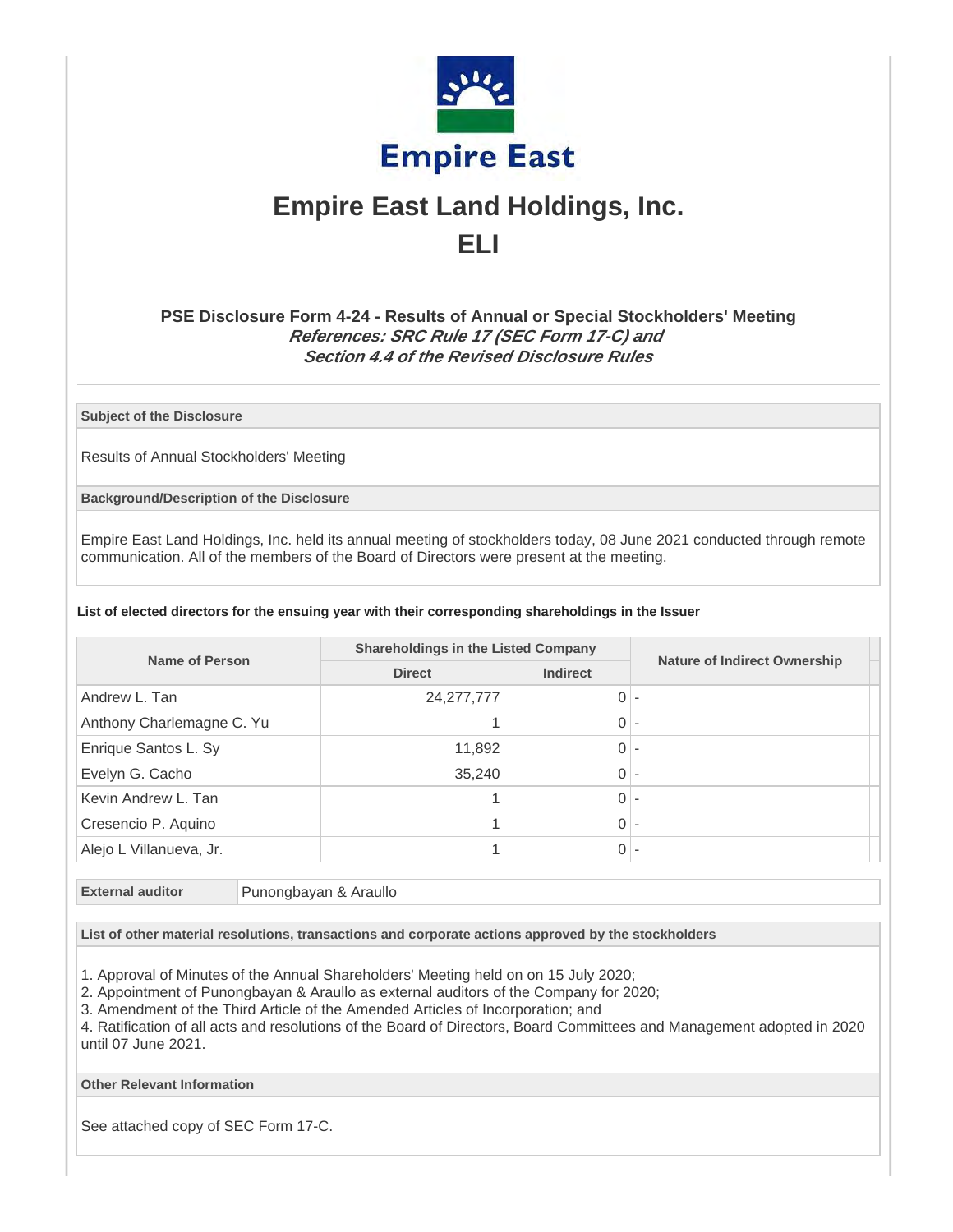| Filed on behalf by: |                     |  |  |
|---------------------|---------------------|--|--|
| <b>Name</b>         | Dennis Edano        |  |  |
| <b>Designation</b>  | Corporate Secretary |  |  |
|                     |                     |  |  |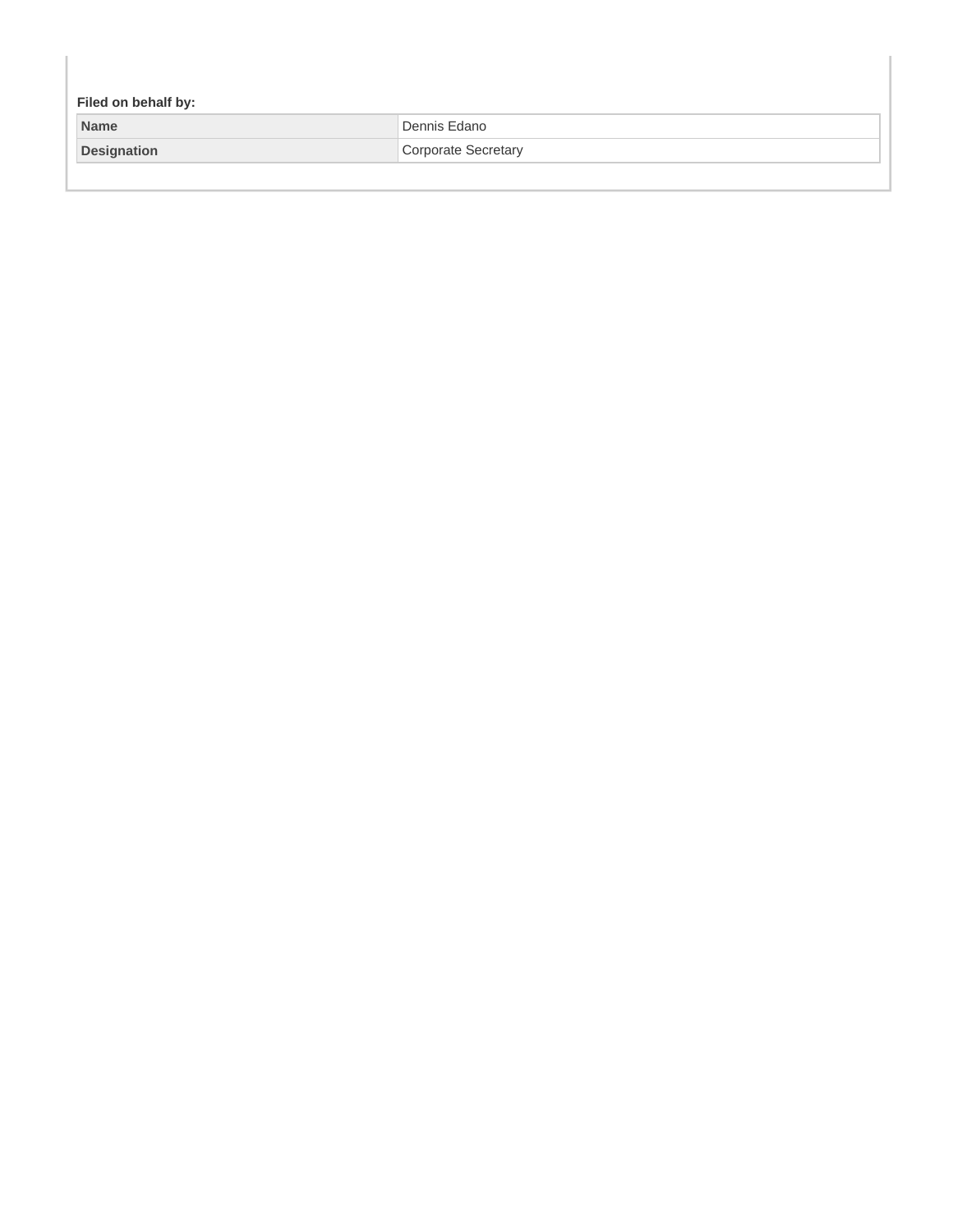#### **SECURITIES AND EXCHANGE COMMISSION**

#### **SEC FORM 17-C**

#### **CURRENT REPORT UNDER SECTION 17 OF THE SECURITIES REGULATION CODE AND SRC RULE 17.2(c) THEREUNDER**

## 1. **08 June 2021**

Date of Report

- 2. SEC Identification No: **AS094-006430** 3. BIR Tax Identification No : **003-942-108**
- 4. **EMPIRE EAST LAND HOLDINGS, INC.**  Exact name of issuer as specified in its charter

#### 5. **Metro Manila**  Province, Country or other jurisdiction of incorporation or organization

- 6. (SEC Use Only) Industry Classification Code
- 7. **12th Floor, Alliance Global Tower, 36th Street cor. 11th Avenue, Uptown Bonifacio, Taguig City 1634** Address of principal office

#### 8. **(632) 85544800**  Issuer's telephone number, including area code

9. Securities registered pursuant to Sections 8 and 12 of the SRC or Sections 4 and 8 of the RSA

Title of Class *Number of Shares of Common* Stock Outstanding

**Common 14,676,199,167** 

#### 10. **Item 9 (b)**

Empire East Land Holdings, Inc. (the "Company") held its annual meeting of stockholders today, 08 June 2021 conducted through remote communication. All of the members of the Board of Directors were present at the meeting.

Andrew L. Tan, Anthony Charlemagne C. Yu, Enrique Santos L. Sy, Evelyn G. Cacho, Kevin Andrew L. Tan, Cresencio P. Aquino, and Alejo L Villanueva, Jr. were elected to the Board of Directors. Cresencio P. Aquino and Alejo L. Villanueva, Jr. will serve as independent directors of the Company.

Stockholders holding at least majority of the outstanding capital stock approved to amend the Third Article to align the Company's Articles of Incorporation with its new principal office address.

The stockholders also approved the Minutes of the Annual Stockholders' Meeting held on 15 July 2020, the engagement of Punongbayan & Araullo as independent auditors of the Company for the period ending December 31, 2021, and ratified the acts and resolutions of the Board of Directors, Board Committees, and Management adopted from15 July 2020 until 07 June 2021.